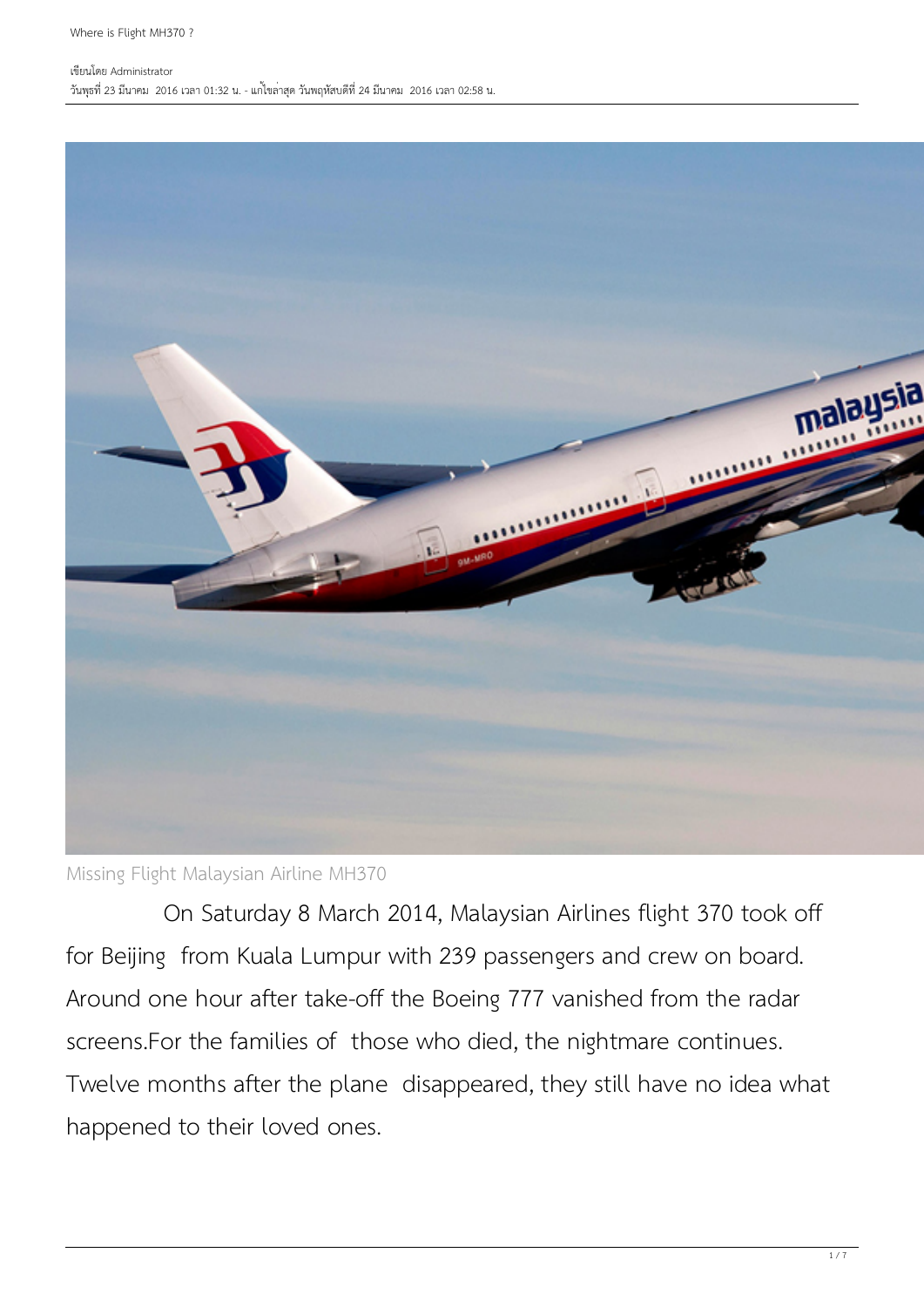The search for the missing plane faces huge odds. It is concentrated in one of the most remote places on earth, the southern Indian Ocean, whose waters are prone to raging storms and vicious currents. The deep ocean bed here is largely uncharted. Not a single part of the plane has yet been found, and many experts believe that it will never be recovered. Without any hard evidence, theories about why flight MH370 vanished have grown ever more fanciful, including hypotheses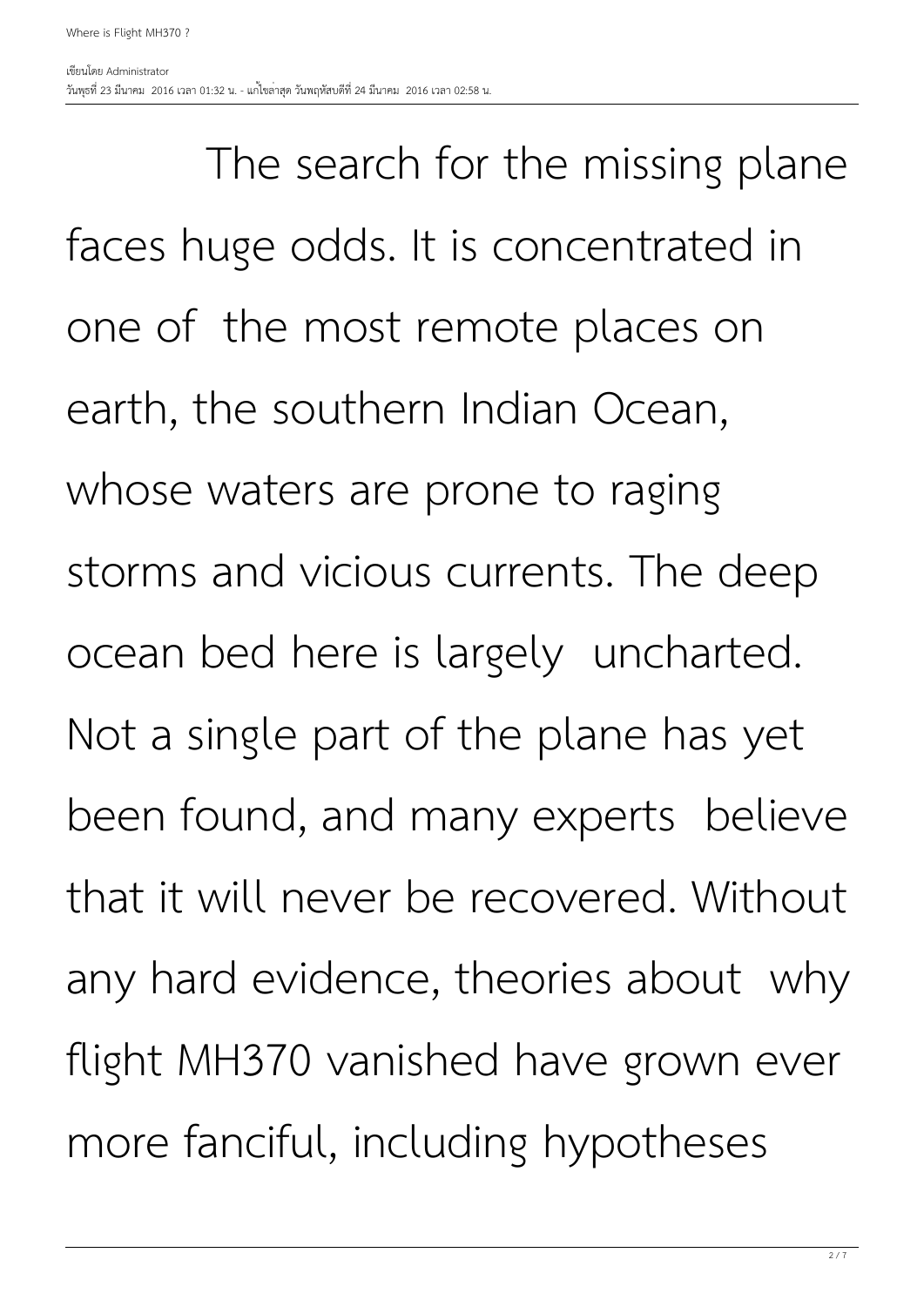that it was shot down by the Chinese, or the Americans, or that there is a super-weapon somewhere out there that destroyed it in mid-air. After careful analysis, the programme's experts conclude that this was either a hijacking that went horribly wrong or that the crew and passengers all passed out through lack of oxygen. It is certain that the disappearance of MH370 will impact on future air travel. This programme also explores how flight safety experts now want better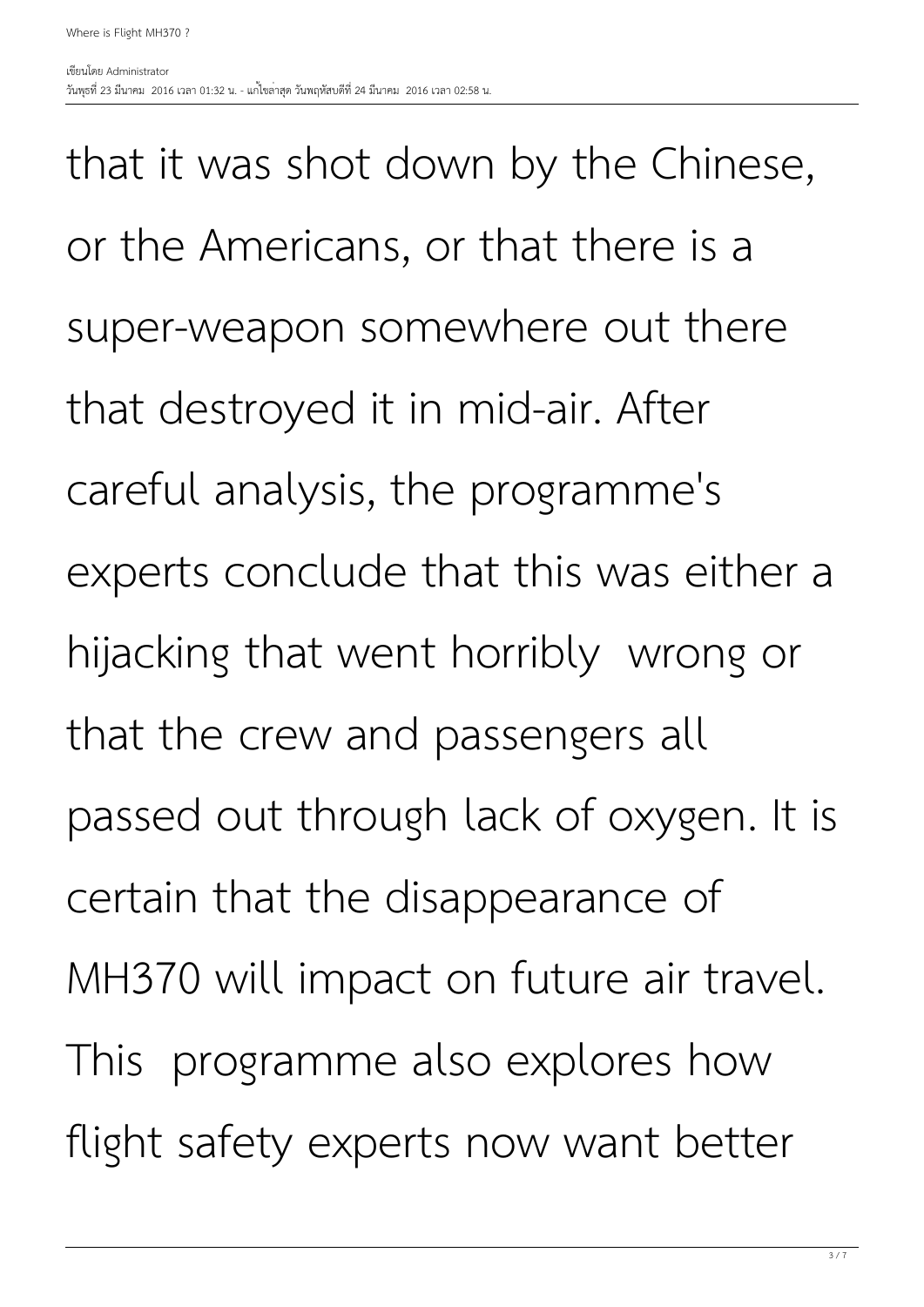# satellite tracking systems and tamper-proof transmitters that float if an aircraft ditches as well as cameras in the cockpit and black box data streamed to the ground while an aircraft is flying.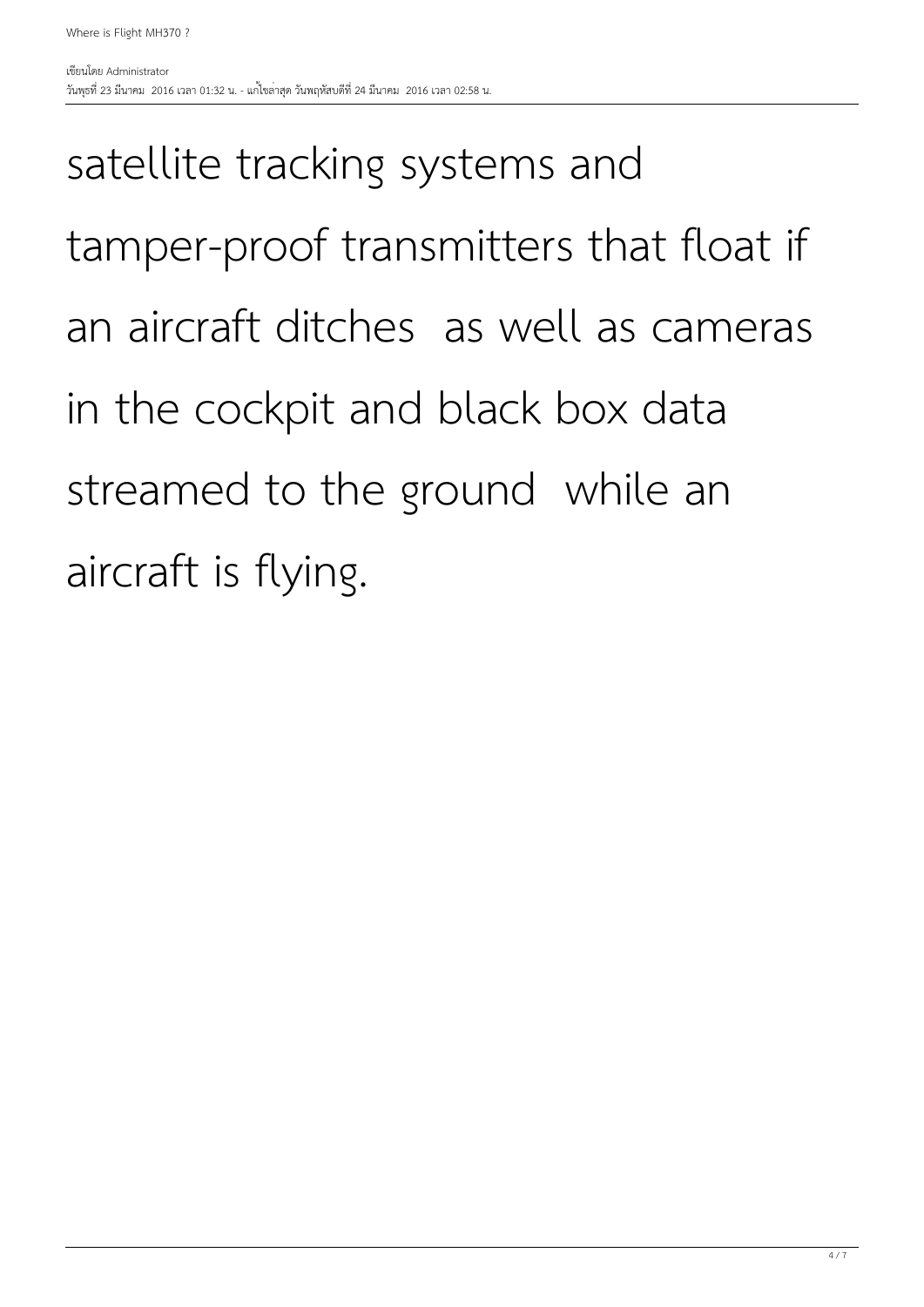### Where is Flight MH370? (Part 1)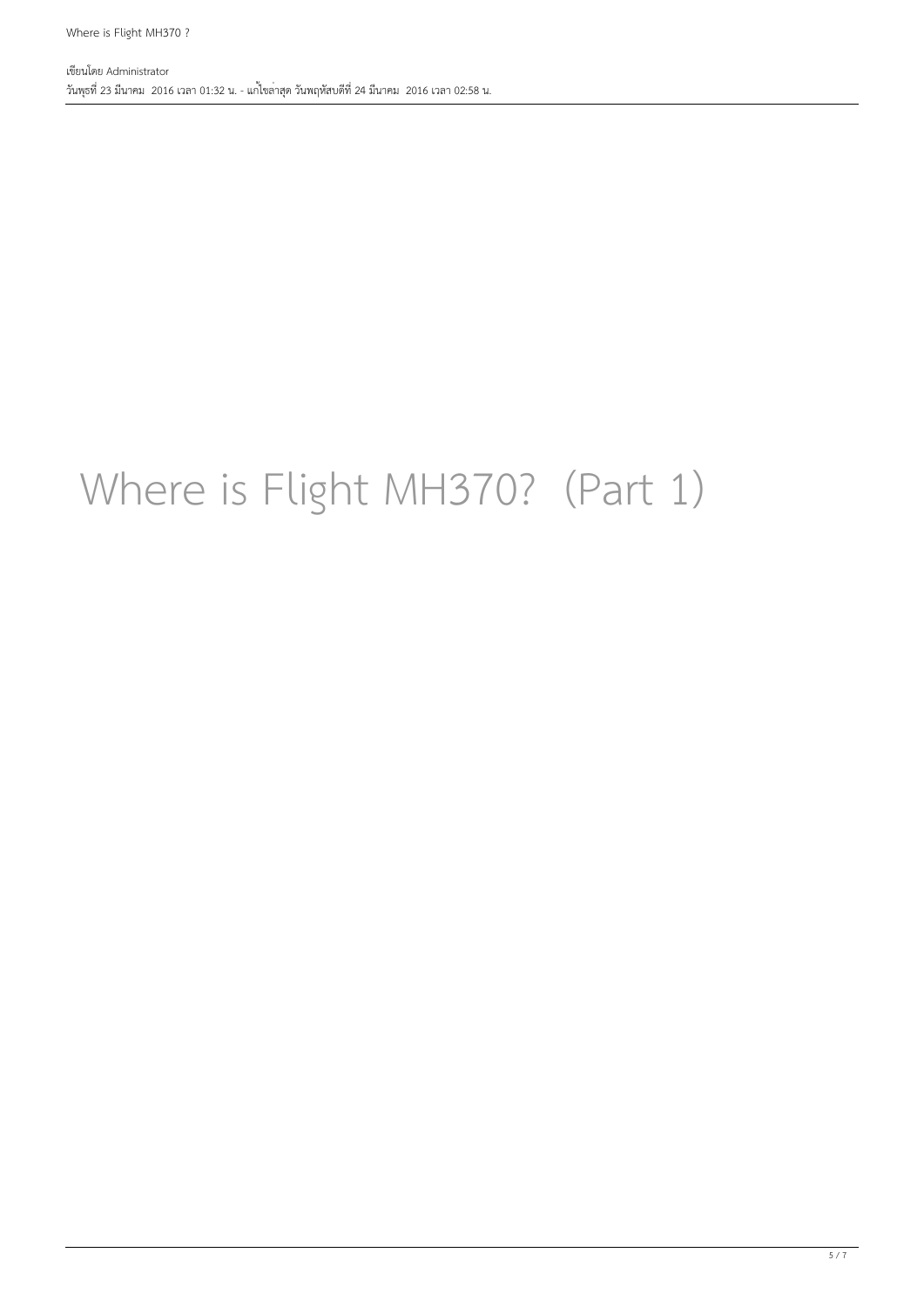# Where is Flight MH 370 ? (Part 2)